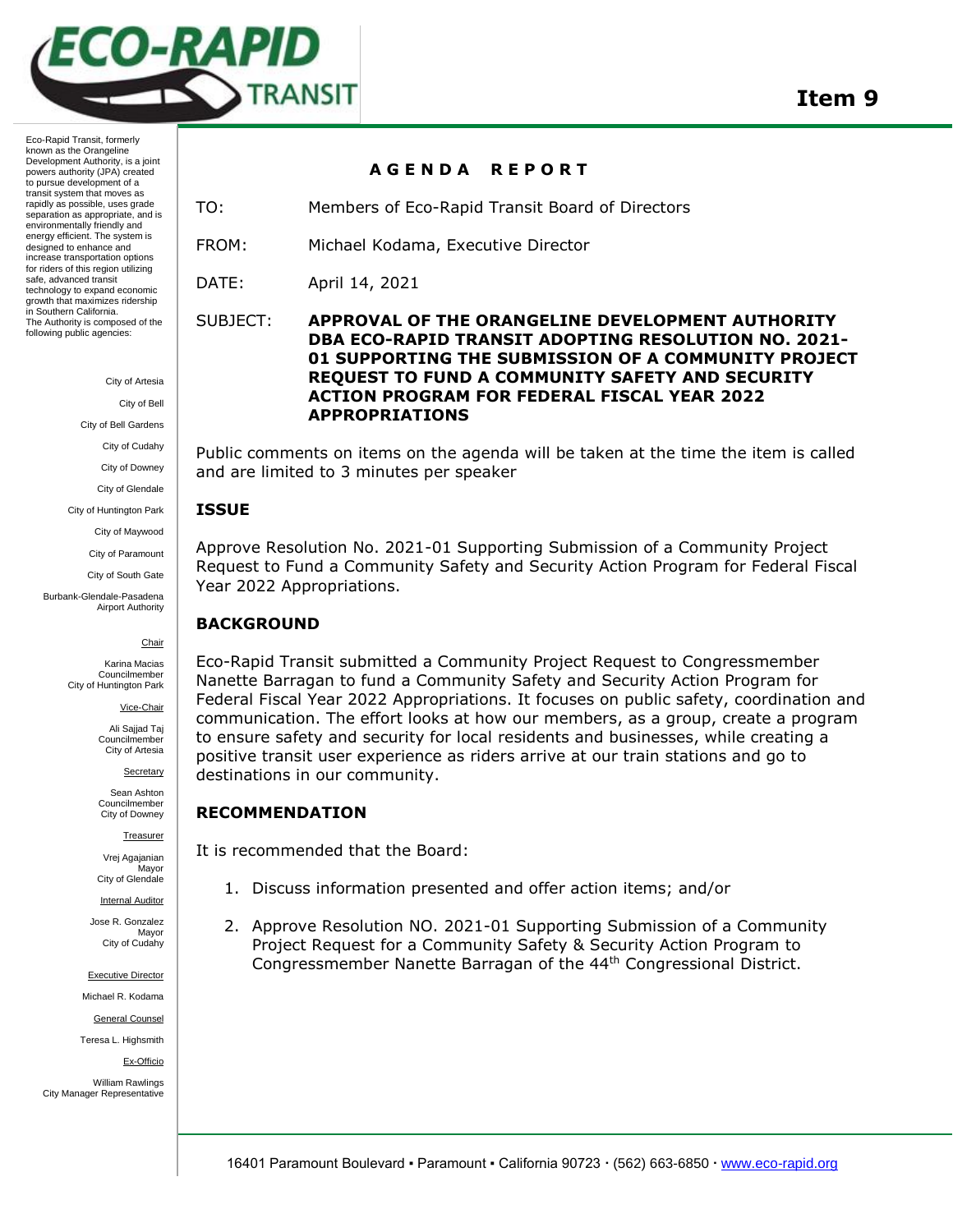# **RESOLUTION NO. 2021-01**

# **A RESOLUTION OF THE ORANGELINE DEVELOPMENT AUTHORITY DBA ECO-RAPID TRANSIT ADOPTING RESOLUTION NO. 2021-01 SUPPORTING THE SUBMISSION OF A COMMUNITY PROJECT REQUEST TO FUND A COMMUNITY SAFETY AND SECURITY ACTION PROGRAM FOR FEDERAL FISCAL YEAR 2022 APPROPRIATIONS**

WHEREAS, the Orangeline Development Authority, doing business as Eco-Rapid Transit is a joint powers authority consisting of twelve members (including 11 cities and Burbank Airport) created to pursue development of a transit system that moves as rapidly as possible, uses grade separation as appropriate, and is environmentally friendly and energy efficient, and

WHEREAS, Eco-Rapid Transit supports the 19.4-mile Metro West Santa Ana Branch (WSAB) light rail transit line from Artesia to Union Station, and

WHEREAS, Eco-Rapid Transit recognizes the importance of a community safety and security action program to ensure that our communities feel comfortable riding a train and feel safe in the Metro WSAB rail station areas, and

WHEREAS, Eco-Rapid Transit will use a local community and corridor approach to develop a transit safety and security system that benefits the constituents of the  $44<sup>th</sup>$  Congressional District and others along the route, understanding that this is more than riding the train – it is being able to feel safe and secure (perception and appearance) along the West Santa Ana transit corridor and in the four station areas which are located in South Gate and the 44<sup>th</sup> Congressional District. This is a critical component of developing a safe, convenient, reliable and affordable urban rail line in the 44<sup>th</sup> Congressional District.

WHEREAS, Eco-Rapid Transit believes safety is the key to provide the anticipated economic and community benefits related to the line such as improved access to jobs, schools, entertainment and services.

WHEREAS, this effort is important to address the equity, social and environmental factors including mobility and safety issues that can negatively impact our communities.

NOW, THEREFORE, BE IT RESOLVED that the Board of Directors of Eco-Rapid Transit authorizes and supports the submission of a Community Project Request to Fund a Community Safety and Security Action Program for Federal Fiscal Year 2022 Appropriations.